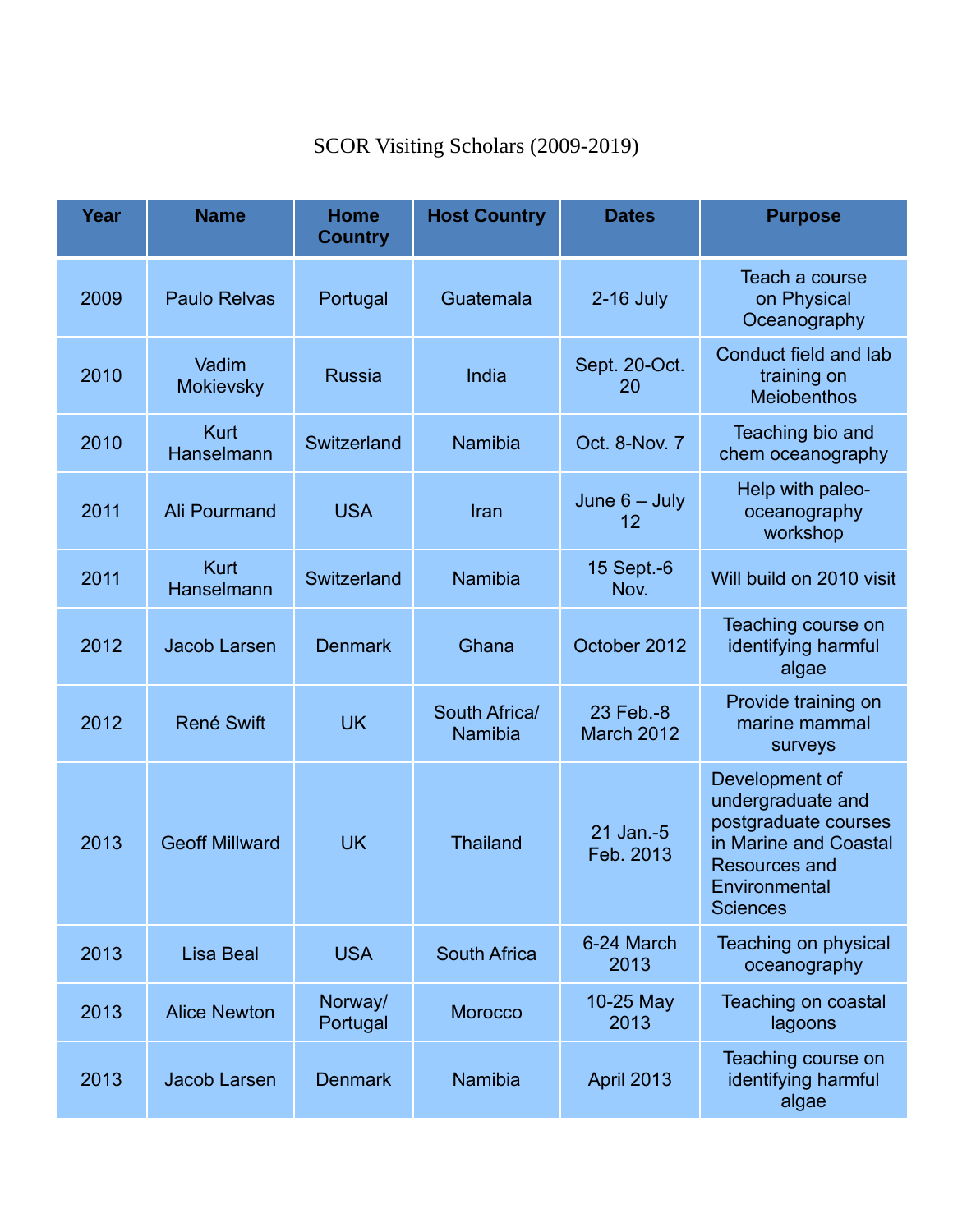| 2013 | <b>Michelle Graco</b>        | Peru            | Argentina                             | December<br>2013                  | Biogeochemical<br>cycles and highly<br>productive systems in<br>the oceans                                                                             |
|------|------------------------------|-----------------|---------------------------------------|-----------------------------------|--------------------------------------------------------------------------------------------------------------------------------------------------------|
| 2014 | Halima<br>Kiwango            | <b>Tanzania</b> | South Africa/<br><b>Kwazulu Natal</b> | <b>Fall 2014</b>                  | Eco-hydrology and<br>bio-hydrodynamics of<br>coastal ecosystems                                                                                        |
| 2014 | Prasanna<br><b>Kumar</b>     | India           | <b>Bangladesh</b>                     | <b>August and</b><br>October 2014 | Physical<br>oceanography                                                                                                                               |
| 2014 | <b>Marcia</b><br>Moreno-Baez | <b>USA</b>      | Argentina                             | Completed in<br><b>June 2014</b>  | Participatory<br>geographic<br>information systems<br>and the application of<br>geospatial technology<br>to collect local<br>knowledge from<br>fishers |
| 2015 | Nagappa<br>Ramaiah           | India           | <b>Bangladesh</b>                     | <b>June 2015</b>                  | <b>Teach biological</b><br>oceanography                                                                                                                |
| 2015 | <b>Tony Koslow</b>           | <b>USA</b>      | Peru                                  | 11 April-1<br>May 2015            | seminars/lectures on<br>the development of<br>ocean observation<br>systems for<br>sustainable<br>management of<br>marine ecosystems                    |
| 2015 | <b>Bill Burnett</b>          | <b>USA</b>      | <b>Brazil</b>                         | 27 July-7<br>August 2015          | short course on<br>"Applications of<br><b>Isotopic Techniques</b><br>for Coastal Studies"                                                              |
| 2016 | <b>Baban Ingole</b>          | India           | <b>Bangladesh</b>                     | November-<br>December<br>2016     | To teach biological<br>oceanography at the<br>Univ. of Dhaka                                                                                           |
| 2016 | <b>Jorge Santos</b>          | Norway          | <b>South Africa</b>                   | August-Sept.<br>2016              | <b>Training young</b><br>scientists from Kenya<br>Mozambique, South<br>Africa, and Tanzania<br>on techniques in<br>fisheries science                   |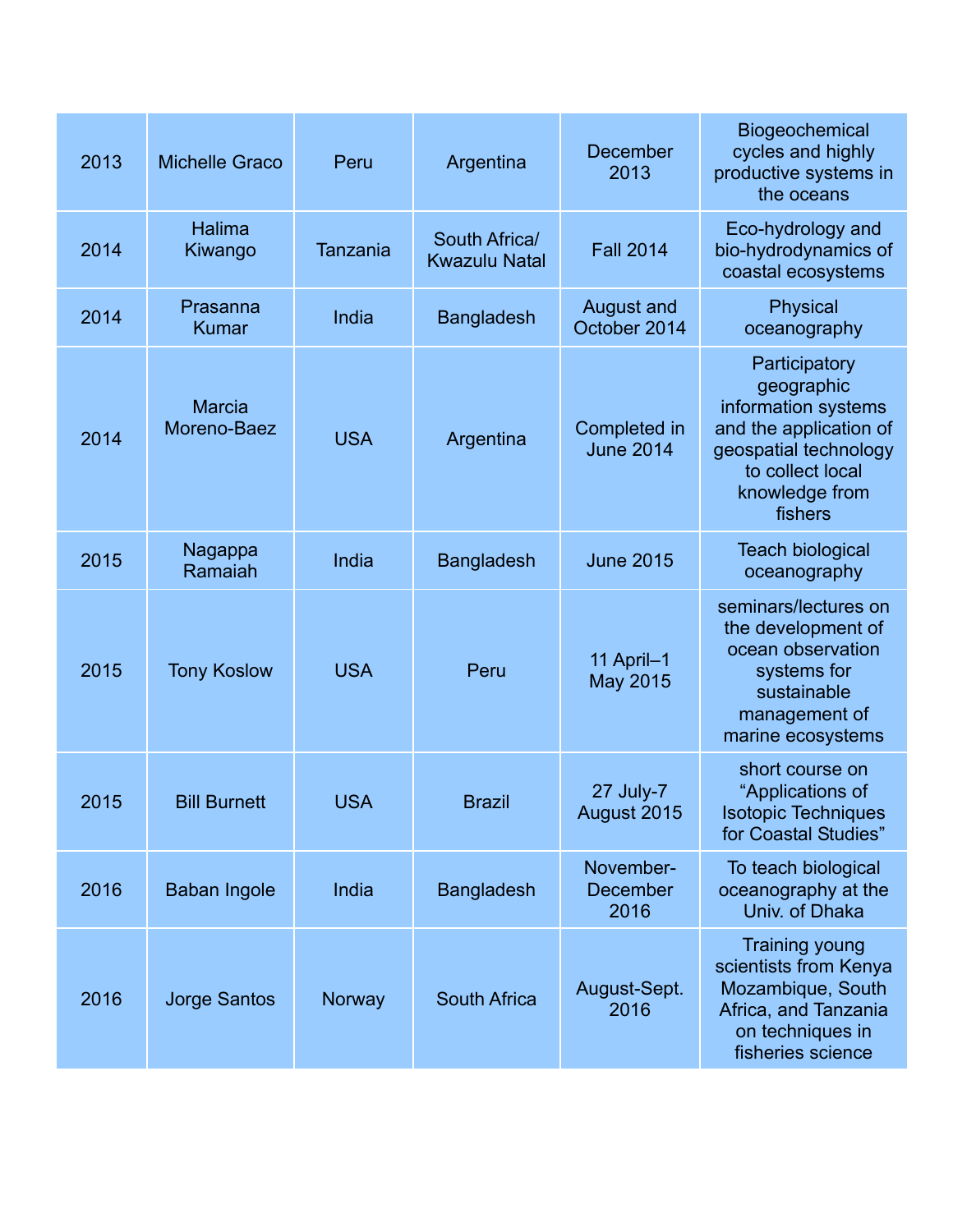| 2016 | Jacob Larsen                                    | <b>Denmark</b>   | Namibia           | 15 Sept. $-6$<br>Oct. 2016 | Teaching course on<br>identifying harmful<br>algae                                                                                                                     |
|------|-------------------------------------------------|------------------|-------------------|----------------------------|------------------------------------------------------------------------------------------------------------------------------------------------------------------------|
| 2017 | Catherine<br>Jeandel                            | France           | <b>Brazil</b>     | 17 June $-16$<br>July      | marine chemistry,<br>particularly trace<br>elements and<br>isotopes                                                                                                    |
| 2017 | Josep Pelegri                                   | Spain            | Colombia          | 18 May $-20$<br>June       | ocean circulation,<br>emphasizing the basic<br>dynamic processes in<br>the ocean at multiple<br>time and space scales                                                  |
| 2017 | Sam Dupont                                      | Sweden           | <b>Costa Rica</b> | 29 Oct.-12<br>Nov.         | Experimental<br>design for ocean<br>acidification<br>experiments                                                                                                       |
| 2017 | <b>Janet Sprintall</b>                          | <b>USA</b>       | Indonesia         | 24 Nov.-2<br>Dec.          | introduction to<br>physical<br>oceanography, ocean<br>currents, and tides                                                                                              |
| 2017 | Julia Jabour                                    | <b>Australia</b> | Iran              | June                       | Legal and policy<br>status developments<br>of the Southern<br>Ocean in relation to<br>the Antarctic Treaty<br>System and the UN<br>Convention on the<br>Law of the Sea |
| 2018 | <b>Baban Ingole</b>                             | India            | <b>Bangladesh</b> | <b>TBD</b>                 | Benthic ecology and<br>biological<br>oceanography                                                                                                                      |
| 2018 | Cristian A.<br>Vargas Gálvez                    | <b>Chile</b>     | Ecuador           | 19-28 Aug.                 | Ocean acidification<br>lectures, lab, and field<br>work                                                                                                                |
| 2018 | Julia M. Diaz                                   | <b>USA</b>       | <b>Morocco</b>    | Nov.                       | Phosphorus<br>biogeochemistry in<br>the ocean                                                                                                                          |
| 2018 | <b>Manuel</b><br>António E.<br><b>Malaquias</b> | Norway           | Mozambique        | 24 Aug. - 9<br>Sept.       | <b>Curating marine</b><br>biodiversity<br>collections                                                                                                                  |